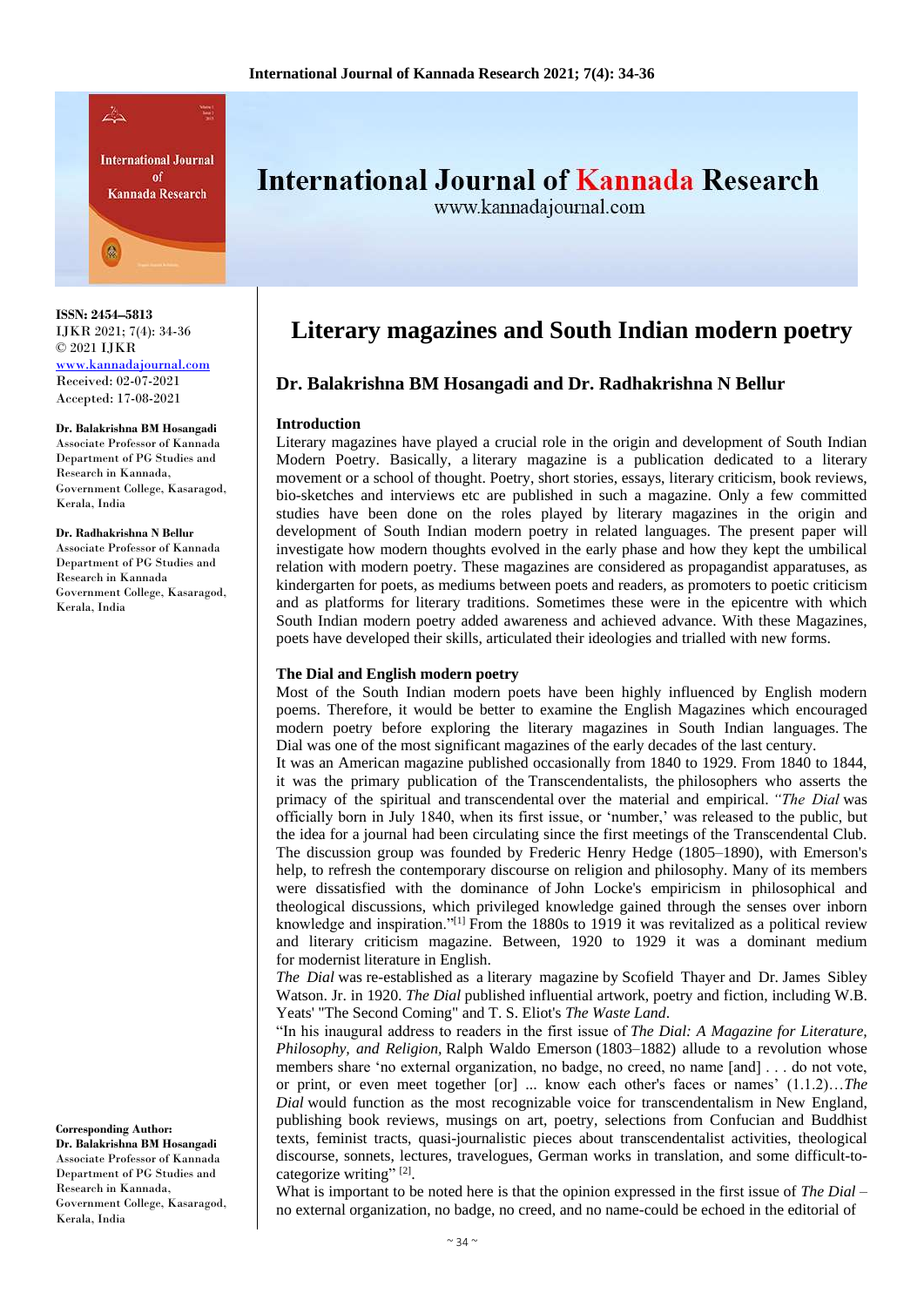Kannada literary magazine called Sakshi. It introduced TS Eliot and other English writers and had endorsed their ideologies.

It was during October –November of 1921. T.S. Eliot wrote some part of the Wasteland at Margel and most of the portion at Lousen. On the way to London, he stayed in Paris and handed the manuscript over to Ezra Pound. Pound changed the title and edited it severely. He also made changes according to the suggestion of Mrs Vivian, the first wife of Eliot. The Poem was published in the Criterion in October 1922 and in the Dial a journal from Newyork in November 1922. Boni and Liveright (Newyork) published the poem including citations and notes in a book format [3].

*The Waste Land*, however, appeared in the pages of *The Dial*. The poem was suggested by Ezra Pound, the magazine's foreign advisor/editor (1920–1923). Eliot had been Scofield Thayer's classmate at Oxford and on the basis of the suggestion, he approved it. At the small amount *The Dial* wished to pay for the poem, Eliot became discontented. After the negotiations, Eliot was paid \$2130 for the poem. Magazine's second annual prize, which carried a grant of \$2,000 (£450), was also awarded to Eliot.

After the collapse of Babel Tower, Eliot seems to be assuming the reader as a person who could understand all languages of the world. Eliot was suffering from a nervous breakdown while he was writing the Wasteland. He underwent treatment in Switzerland. On the return journey, he visited Paris and gave 57 pages of broken poetry to Ezra Pound. Retaining the original sense, Pound condensed the poem to 19 pages, which is in the present-day form. The Criterion and The Dial have published the poem. Boni and Liveright, Hogarth have published the book, the Wasteland.

### **Sakshi and Kannada modern poetry**

Modern Poetry and Criticism have grown up simultaneously. Modernists agree that poetry and Criticism should be together. Critics took a crucial role in the understanding of modern Poetry. Writings of the Critics like K. Narasimha Murthi, U.R. AnanthaMurthi, G.S. Amur, G.H. Nayak and Giraddi Govinda Raj have helped to perceive the modern literature. Sakshi, Sankramana, Lahari, Sankeerna, Samanvaya are some magazines that accelerated the progress of Modernism in Kannada.

Sakshi, meaning evidence, began in 1962. It was a platform to introduce a new style of writing in the Kannada Language. Gradually it took the responsibilities to establish, share and defend the idealogy of modernism. Text centric and Objective centric contents have found place in the pages of the Sakshi. As mentioned in the editorial, Sakshi was a ray of hope to the writers who had been waiting for. Rasavimarshe or Romantic Criticism, Author centredness, over emotion and Idealism, Wastage of language were to be broken and they had to have their own thought process. Sakshi became a platform and a medium for all these activities.

Sakshi for the first time used the words -Text centric and objectivity in the Kannada language. It introduced TS Eliot and other English writers and upheld their ideologies. Overwhelmed emotion made the romantic poetry futile, idealism forced them blinded towards reality, romanticism failed to search the innermost layers of the mind- Modernists criticized such notions of the Romantic writers. Sakshi announced that language is not only part of communication but also part of the responsibility. The author has a huge responsibility to make the language part of the communication. The first editorial of the Sakshi announced

that the magazine is not the mouthpiece of any person or group or school of thought. It is open to present all kinds of ideologies and theories. But later Sakshi became more famous in criticizing the opponent and existing ideologies and the magazine established the modernist canon. Structural Criticism and Formalist Criticism were introduced to Kannada readers. Modernism or Navyathe, a totally unfamiliar thought and way of expression came Kannada through Sakshi. It made two groups among the readers and critics; followers and opponents. Articles that appeared in Sakshi considered the criticism as an equal literary process to the poetry and was used to understand the poetry. The criticism got an important status in society.

In 1965, Sankramana emerged to propagate the modernist ideologies at the initial stage and later it became an ardent torchbearer of the Bandaya or Rebellion literature in Kannada. In 1982, Rujuvathu, a magazine came. The creative experiments, search new horizons, explore socio-cultural contexts-was the tagline of the Rujuvathu.<sup>[4]</sup> U.R. Anantha Murthy wrote editorials that stirred the hornet's nest in the intellectual arena of Kannada. It brought out a special issue on M.N. Roy.[5] When Rujuvathu on the spotlight, Modernism in Kannada has already reached its zenith and began to fade away. It brought western thoughts in the case of modernism to the Kannada language.

#### **Deshabandhu and Malayalam modern poetry**

Modernism in Malayalam has emerged amidst the leftoriented literary movement. Malayalam had the sense of pure and impure poetry. Romantic poetry was considered pure and modern poetry as impure. N.V. Krishna Warrier wrote 'Madarasile Sayahnam', which brought shock to the readers of Malayalam. Ayyappa Panicker's Kurukshetram appeared 10 years after it was originally penned. There was huge struggle for the acceptance for the new poetry. Kurukshetram was accepted in 1960 in Srikantan Nair's Deshabandhu Weekly magazine.

## **Ezhuthu and Tamil modern poetry**

C.S. Chellappa started a magazine called 'Ezhutthu' in 1952. It encouraged Tamil Modern Poetry. They called Modern Poetry Vachana Kavithai, Lagu Kavithai, Sulabha Kavithai or Yaapilla Kavithai or Verse libre or Free verse. Ezhuthu was a very influential platform for contemporary poetry in the 1950 and 1960 in Tamil.

In 1963, C.S. Chellappa brought out an anthology called 'Pudukkuralgal', comprising 63 poems. Most of the poems were published in Ezhuthu during 1959-1962. The preface written by C.S. Chellappa to the anthology has been considered as the mouthpiece of the Ezhuthu poets. It shows how verse libre made an immense influence on Tamil poetry. Usage of Images and freshness in the word selection, novelty, new content- political and Psychological; diversified management of Time and Space were seen in Tamil Modernism as mentioned by Lakshmi Holmström<sup>[6]</sup>.

Na. Picchamurti is considered to be the father of modern poetry in Tamil and he began to write his first poem in the 1930s. It was published in 'Manikkodi', Tamil literary Magazine. In 1939, 'Shuravali', a magazine published Ka.Na. Subrahmanyam's poem 'Vadhu'. Subrahmanyam began to write articles defending modern poetry in another magazine called 'Saraswathi'. In one of his articles, he quoted Pound and Eliot and also said that it is beyond the reach of Tamil poetry.

Ka.Na. Subrahmanyam was highly influenced by T.S. Eliot and expressed that poem must be complicated, it must be like